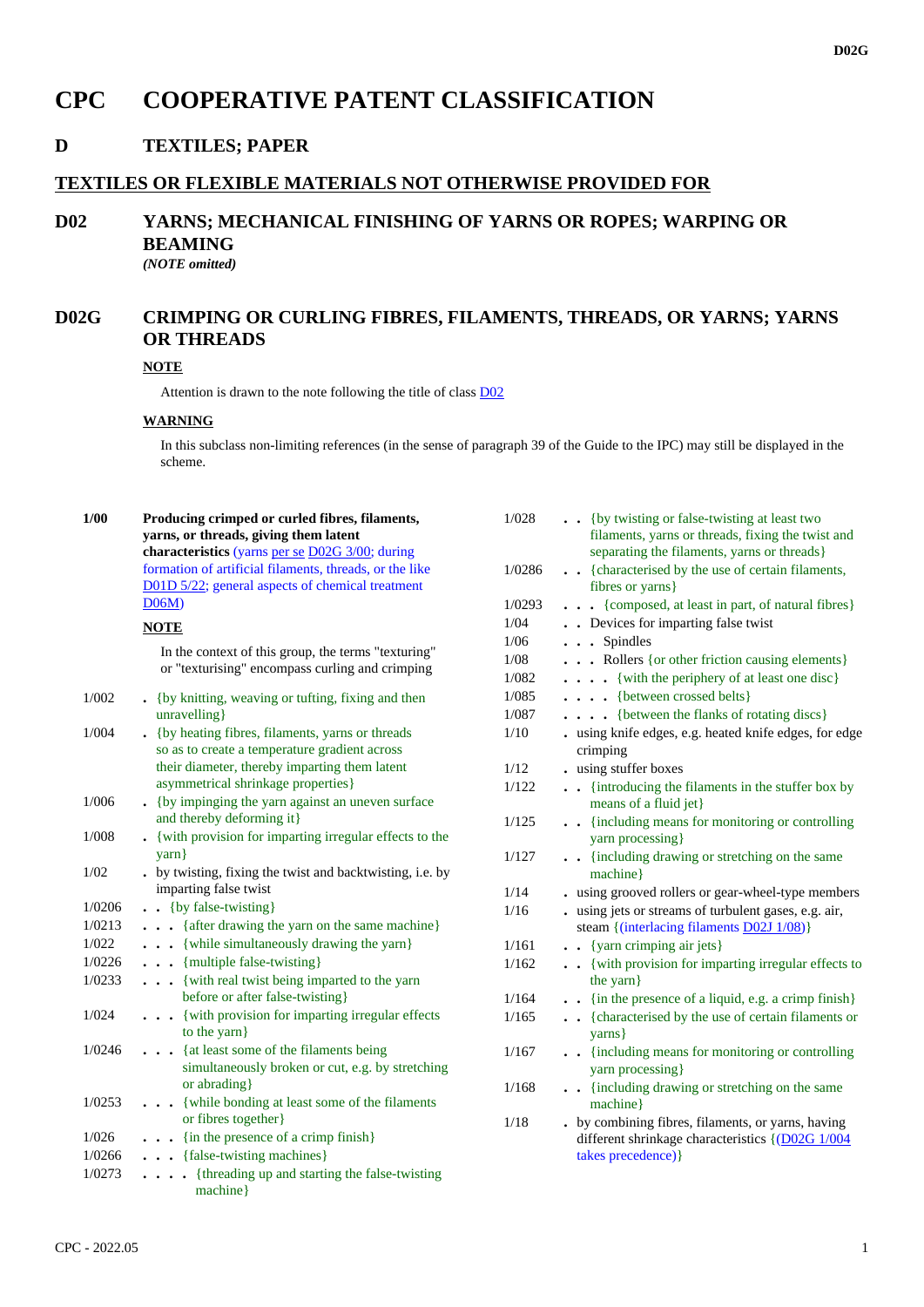### **D02G**

| . . {After-treatments for fixing crimp or curl}<br>Yarns or threads, e.g. fancy yarns; Processes<br>or apparatus for the production thereof, not<br>otherwise provided for (for producing crimped or<br>In this main group, further classification in<br>indexing scheme <b>D10B</b> for aspects relating to<br>. Yarns or threads characterised by the material or by<br>the materials from which they are made<br>{Yarns or threads formed from hair (horse-hair<br>Blended or other yarns or threads containing<br>components made from different materials<br>. {all components being made from natural<br>. . {all components being made from artificial or<br>. {including aramid fibres}<br>. Threads formed from strip material other than |
|----------------------------------------------------------------------------------------------------------------------------------------------------------------------------------------------------------------------------------------------------------------------------------------------------------------------------------------------------------------------------------------------------------------------------------------------------------------------------------------------------------------------------------------------------------------------------------------------------------------------------------------------------------------------------------------------------------------------------------------------------|
|                                                                                                                                                                                                                                                                                                                                                                                                                                                                                                                                                                                                                                                                                                                                                    |
|                                                                                                                                                                                                                                                                                                                                                                                                                                                                                                                                                                                                                                                                                                                                                    |
|                                                                                                                                                                                                                                                                                                                                                                                                                                                                                                                                                                                                                                                                                                                                                    |
|                                                                                                                                                                                                                                                                                                                                                                                                                                                                                                                                                                                                                                                                                                                                                    |
|                                                                                                                                                                                                                                                                                                                                                                                                                                                                                                                                                                                                                                                                                                                                                    |
|                                                                                                                                                                                                                                                                                                                                                                                                                                                                                                                                                                                                                                                                                                                                                    |
|                                                                                                                                                                                                                                                                                                                                                                                                                                                                                                                                                                                                                                                                                                                                                    |
|                                                                                                                                                                                                                                                                                                                                                                                                                                                                                                                                                                                                                                                                                                                                                    |
|                                                                                                                                                                                                                                                                                                                                                                                                                                                                                                                                                                                                                                                                                                                                                    |
|                                                                                                                                                                                                                                                                                                                                                                                                                                                                                                                                                                                                                                                                                                                                                    |
|                                                                                                                                                                                                                                                                                                                                                                                                                                                                                                                                                                                                                                                                                                                                                    |
|                                                                                                                                                                                                                                                                                                                                                                                                                                                                                                                                                                                                                                                                                                                                                    |
| • Yarns or threads formed from collagenous<br>materials, e.g. catgut { (surgical threads or yarns                                                                                                                                                                                                                                                                                                                                                                                                                                                                                                                                                                                                                                                  |
| • Threads containing metallic filaments or strips                                                                                                                                                                                                                                                                                                                                                                                                                                                                                                                                                                                                                                                                                                  |
|                                                                                                                                                                                                                                                                                                                                                                                                                                                                                                                                                                                                                                                                                                                                                    |
| . Yarns or threads made from mineral substances                                                                                                                                                                                                                                                                                                                                                                                                                                                                                                                                                                                                                                                                                                    |
|                                                                                                                                                                                                                                                                                                                                                                                                                                                                                                                                                                                                                                                                                                                                                    |
| . {the glass being present only in part of the                                                                                                                                                                                                                                                                                                                                                                                                                                                                                                                                                                                                                                                                                                     |
|                                                                                                                                                                                                                                                                                                                                                                                                                                                                                                                                                                                                                                                                                                                                                    |
|                                                                                                                                                                                                                                                                                                                                                                                                                                                                                                                                                                                                                                                                                                                                                    |
|                                                                                                                                                                                                                                                                                                                                                                                                                                                                                                                                                                                                                                                                                                                                                    |
| Yarns or threads characterised by constructional<br>features {, e.g. blending, filament/fibre (piecing of<br>yarns or threads <b>D01H 15/00</b> )}                                                                                                                                                                                                                                                                                                                                                                                                                                                                                                                                                                                                 |
| Bulked yarns or threads, e.g. formed from staple<br>fibre components with different relaxation                                                                                                                                                                                                                                                                                                                                                                                                                                                                                                                                                                                                                                                     |
| . with characteristics dependent on the amount or                                                                                                                                                                                                                                                                                                                                                                                                                                                                                                                                                                                                                                                                                                  |
| Doubled, plied, or cabled threads {(D02G 3/32,<br>D02G 3/36 take precedence; effect yarns<br>D02G 3/34; details of spindles, e.g. bearings                                                                                                                                                                                                                                                                                                                                                                                                                                                                                                                                                                                                         |
| {using one drawing frame for two slivers<br>and twisting of the slivers to a single<br>yarn, i.e. spin-twisting (guides having<br>associated actuators with mutual action                                                                                                                                                                                                                                                                                                                                                                                                                                                                                                                                                                          |
| {using hollow spindles through which one                                                                                                                                                                                                                                                                                                                                                                                                                                                                                                                                                                                                                                                                                                           |
| {one yarn running over the feeding spool of                                                                                                                                                                                                                                                                                                                                                                                                                                                                                                                                                                                                                                                                                                        |
| {with alternatively "S" and "Z" direction of<br>twist, e.g. Self-twist process}                                                                                                                                                                                                                                                                                                                                                                                                                                                                                                                                                                                                                                                                    |
|                                                                                                                                                                                                                                                                                                                                                                                                                                                                                                                                                                                                                                                                                                                                                    |

| 3/288         | . {with same direction of twist, but with an<br>amount of twist varying along the thread}                                                                                                                                                                                                                                                      |
|---------------|------------------------------------------------------------------------------------------------------------------------------------------------------------------------------------------------------------------------------------------------------------------------------------------------------------------------------------------------|
| 3/30          | Crêped or other highly-twisted yarns or threads                                                                                                                                                                                                                                                                                                |
| 3/32          | . Elastic yarns or threads {; Production of plied or                                                                                                                                                                                                                                                                                           |
|               | cored yarns, one of which is elastic}                                                                                                                                                                                                                                                                                                          |
| 3/322         | {using hollow spindles (details of spindles, e.g.<br>bearings D01H 7/86)}                                                                                                                                                                                                                                                                      |
| 3/324         | {using a drawing frame}                                                                                                                                                                                                                                                                                                                        |
| 3/326         | {the elastic properties due to the construction                                                                                                                                                                                                                                                                                                |
|               | rather than to the use of elastic material}                                                                                                                                                                                                                                                                                                    |
| 3/328<br>3/34 | • {containing elastane}<br>. Yarns or threads having slubs, knops, spirals,                                                                                                                                                                                                                                                                    |
|               | loops, tufts, or other irregular or decorative<br>effects, i.e. effect yarns {(carding machines for<br>producing decorative or fancy effects in products<br>D01G; drafting machines with varying draft<br>according to a pre-arranged pattern D01H 5/36)}                                                                                      |
| 3/343         | {using hollow spindles (details of spindles, e.g.<br>bearings $D01H 7/86$ )                                                                                                                                                                                                                                                                    |
| 3/346         | {with coloured effects, i.e. by differential                                                                                                                                                                                                                                                                                                   |
|               | dyeing process}<br>• Cored or coated yarns or threads $(\overline{D02G3/34},$                                                                                                                                                                                                                                                                  |
| 3/36          | D02G 3/40 take precedence}; elastic yarns or<br>threads $D02G$ $3/32$ )                                                                                                                                                                                                                                                                        |
| 3/362         | - {using hollow spindles (details of spindles, e.g.                                                                                                                                                                                                                                                                                            |
|               | bearings D01H 7/86)}                                                                                                                                                                                                                                                                                                                           |
| 3/365         | {around which a reel supporting feeding<br>$\ddot{\phantom{a}}$<br>spool rotates}                                                                                                                                                                                                                                                              |
| 3/367         | {using a drawing frame}                                                                                                                                                                                                                                                                                                                        |
| 3/38          | Threads in which fibres, filaments, or yarns<br>are wound with other yarns or filaments, {e.g.<br>wrap yarns, i.e. strands of filaments or staple<br>fibres are wrapped by a helically wound binder<br>yarn; (D02G 3/32 takes precedence)}; (covering<br>endless core threads with fibres by using open-<br>end spinning techniques D01H 4/00) |
| 3/385         | {using hollow spindles, e.g. making coverspun<br>$\{vars\}$                                                                                                                                                                                                                                                                                    |
| 3/40          | Yarns in which fibres are united by adhesives;                                                                                                                                                                                                                                                                                                 |
|               | Impregnated yarns or threads                                                                                                                                                                                                                                                                                                                   |
| 3/402         | {the adhesive being one component of the yarn,                                                                                                                                                                                                                                                                                                 |
|               | i.e. thermoplastic yarn}                                                                                                                                                                                                                                                                                                                       |
| 3/404         | {Yarns or threads coated with polymeric<br>$\ddot{\phantom{0}}$<br>solutions }                                                                                                                                                                                                                                                                 |
| 3/406         | {where the polymeric solution is removable                                                                                                                                                                                                                                                                                                     |
| 3/408         | at a later stage, e.g. by washing}<br>{Flocked yarns}                                                                                                                                                                                                                                                                                          |
| 3/42          | . Chenille threads                                                                                                                                                                                                                                                                                                                             |
| 3/44          | Yarns or threads characterised by the purpose                                                                                                                                                                                                                                                                                                  |
|               | for which they are designed {(protective gloves<br>A41D 19/00; protective clothing A62B 17/00; ropes<br>$D07B$ 1/02)}                                                                                                                                                                                                                          |
| 3/441         | {Yarns or threads with antistatic, conductive or                                                                                                                                                                                                                                                                                               |
|               | radiation-shielding properties (electroconductive,<br>anti-static or radiation-shielding filaments<br>D01F 1/09, D01F 1/106; anti-static fabrics<br>D03D 15/533; conducting, insulating or anti-<br>static layers for floor coverings D06N 7/0042)}                                                                                            |
| 3/442         | • {Cut or abrasion resistant yarns or threads}                                                                                                                                                                                                                                                                                                 |
| 3/443         | {Heat-resistant, fireproof or flame-retardant<br>yarns or threads (fire- or flame-proof filaments                                                                                                                                                                                                                                              |
|               | D01F 1/07; woven fabrics using heat-resistant or                                                                                                                                                                                                                                                                                               |
|               | fireproof threads D03D 15/513)}                                                                                                                                                                                                                                                                                                                |